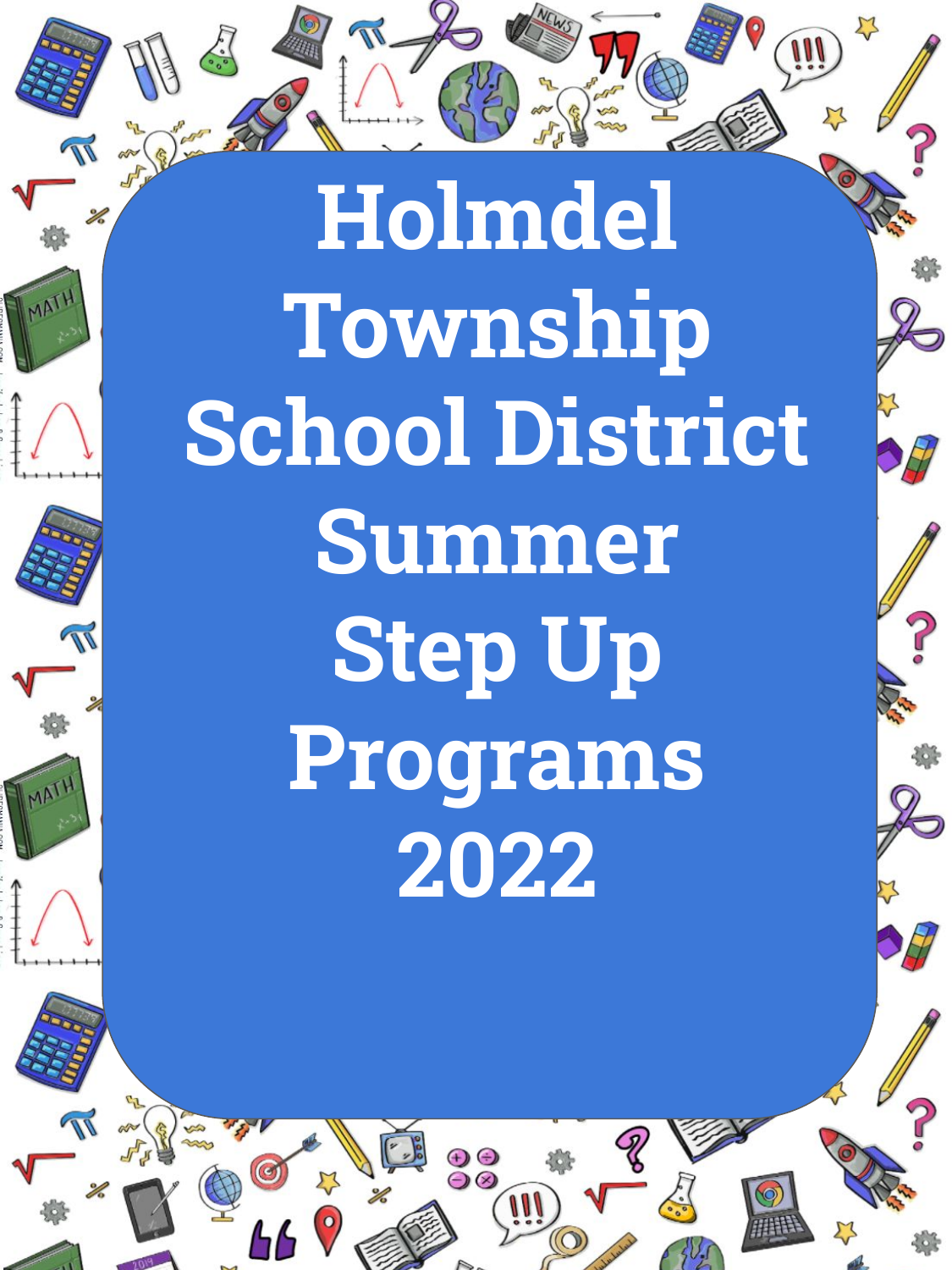**SUMMER 2022 STEP UP PROGRAMS**

**July 11th - August 18th Monday - Thursday 6 week program**

**Indian Hill School K-6 Satz/HHS Complex 7-12**

**AM Session 9:00-11:00\* PM Session 1:00-3:00\***

**\*unless stated differently for a specific class/program**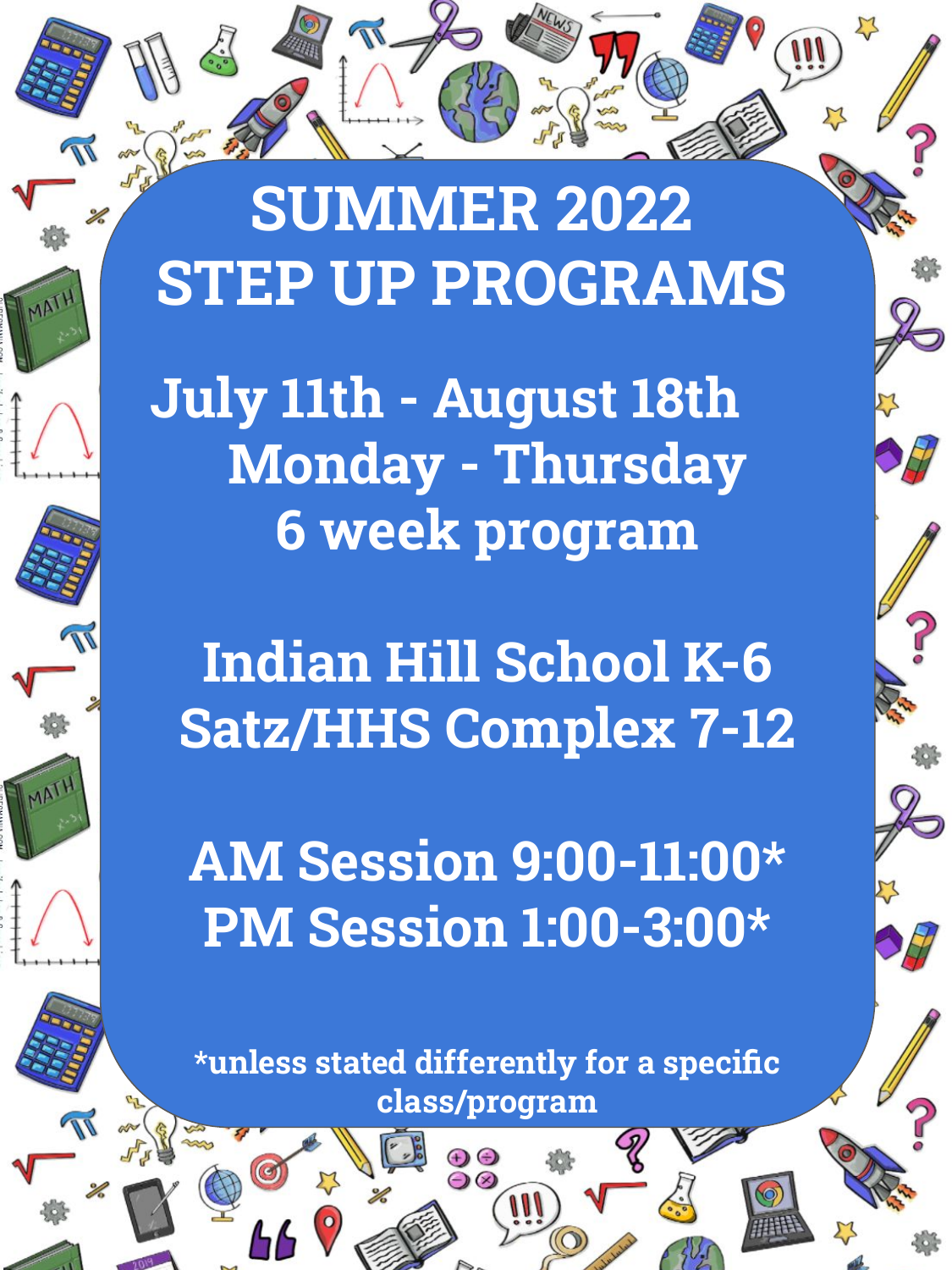# **SUMMER STEP UP PROGRAMS**

We are excited to again offer a range of summer programs designed to engage students in review of content from the past year, reinforce skills, and preview concepts for the upcoming year. These programs are designed to bridging the gaps between this year and next so that students can begin school excited and confident that they will be successful in the new academic year ahead.

Participation is open to invited students. A minimum class enrollment is required to run the program. The final variety of sessions offered will be dependent on enrollment and staffing.

Please contact Karen Bennett, Summer Step Up Coordinator at [kbennett@holmdelschools.org](mailto:kbennett@holmdelschools.org) with any questions you may have.

**Click [here](https://forms.gle/V7PPNc3fBRmJu5Mf7) to complete the Program Pre-registration.**

**Programs are funded by a Federal ESSER II and ARP ESSER Grants.**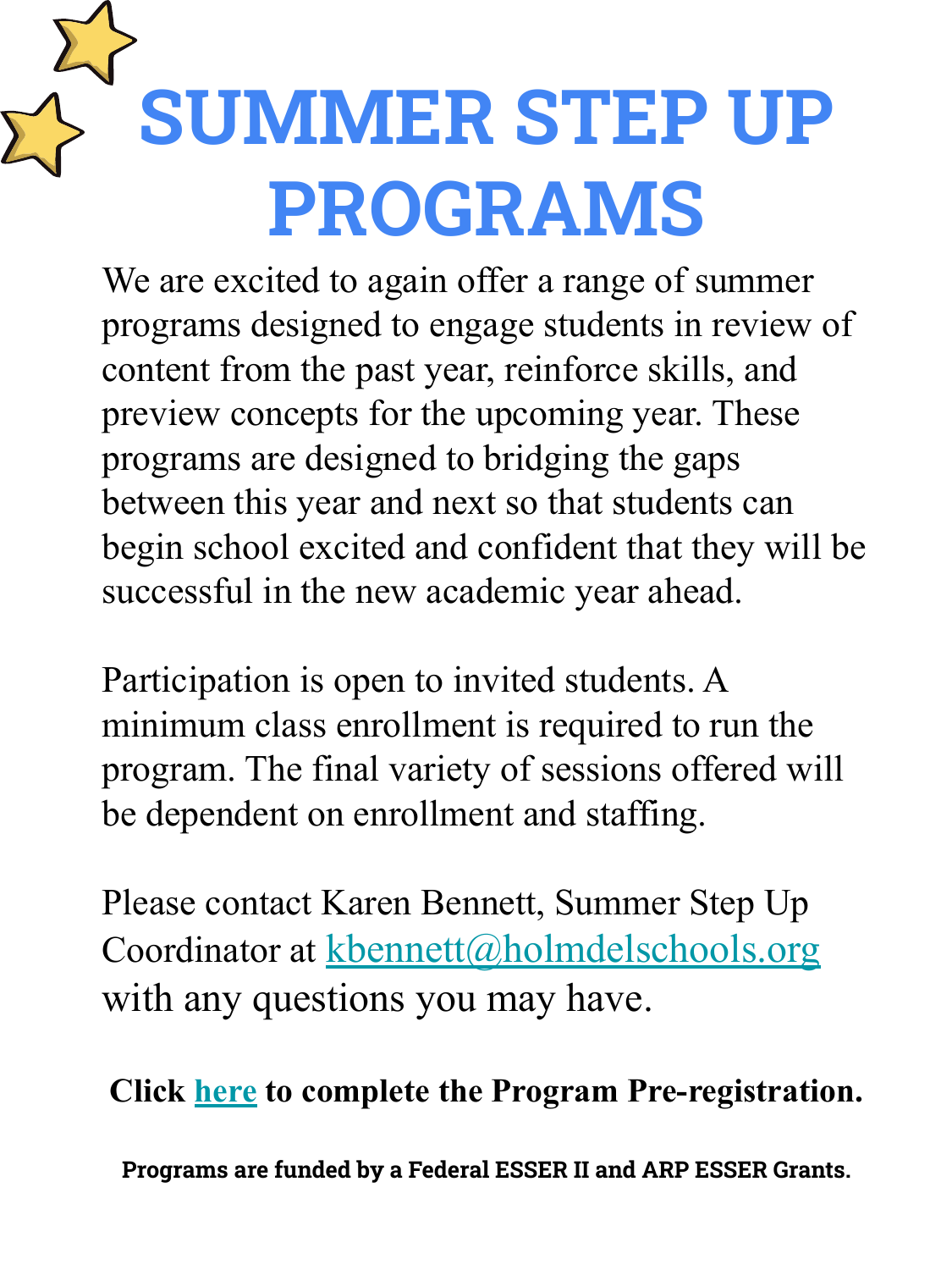

### Literacy Grades 1-3

This 6-week session will focus on supporting early literacy skills in reading, writing and phonics. Students will engage in small group instruction that focuses on targeted skills and goals to meet their needs. They will play games, read books, sing songs and have fun!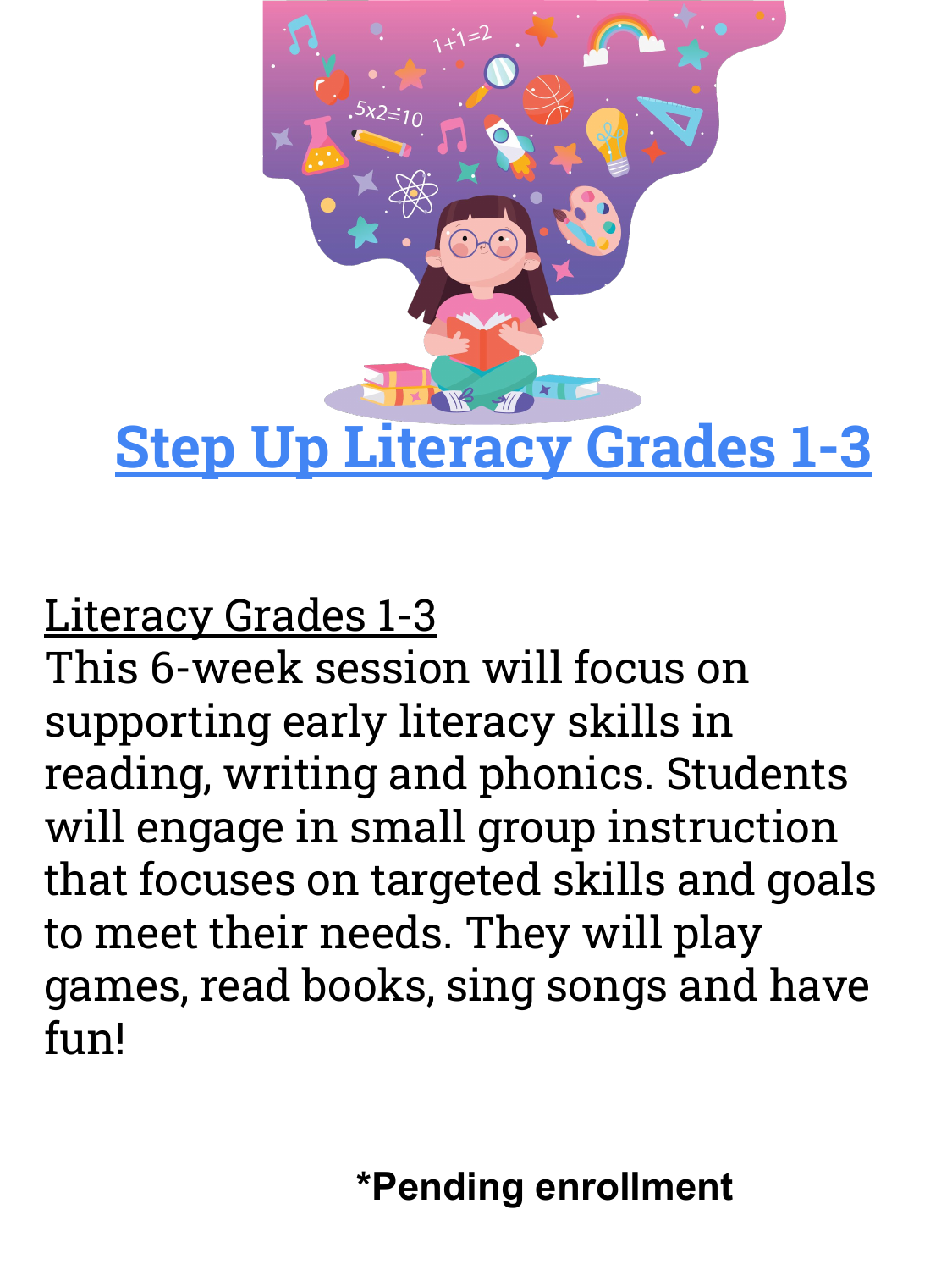

Students and staff will be reading a text together in a book club setting to practice targeted reading skills and connect as a community of readers. Students will be engaged in reading and skills-based practice. At the end of each lesson, you will receive a "Postcard Home" email with the skill we practiced and the reading goal for the following week, as well as ideas for additional practice.

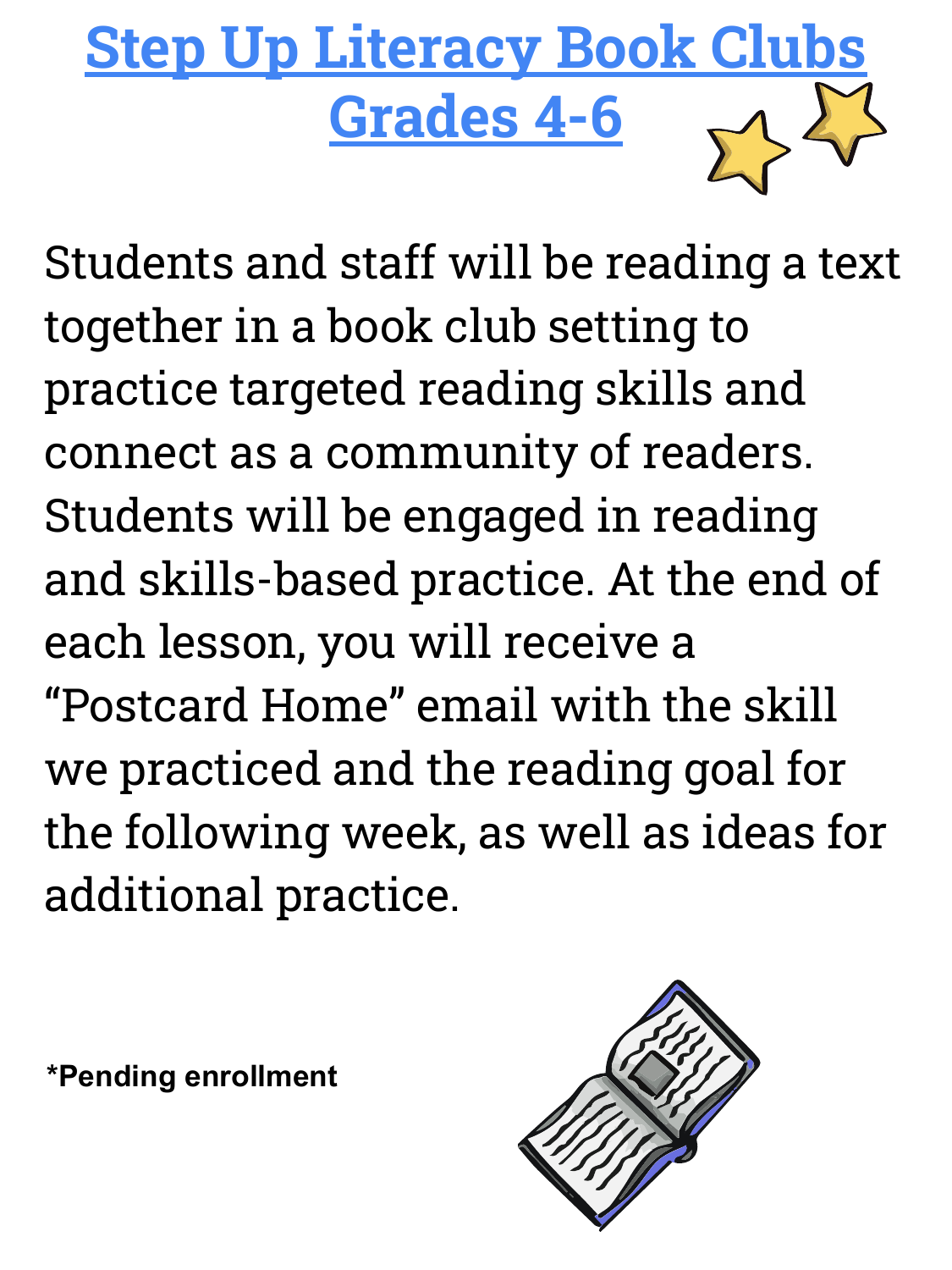

Three week session (July 11th - August 3rd) Twice a week (Days TBD) 90 Minutes Sessions (Time TBD)

Summer Reading is a Snap with our Step-up Book Club Session!

Students will be immersed in an exciting, current novel title, reading alongside classmates and engaging in small group book discussions. Students will acquire important comprehension "tricks" and strategies to target best understanding...and summer reading will be checked-off the list in a fun and supportive way, readying your child for a great start to September.

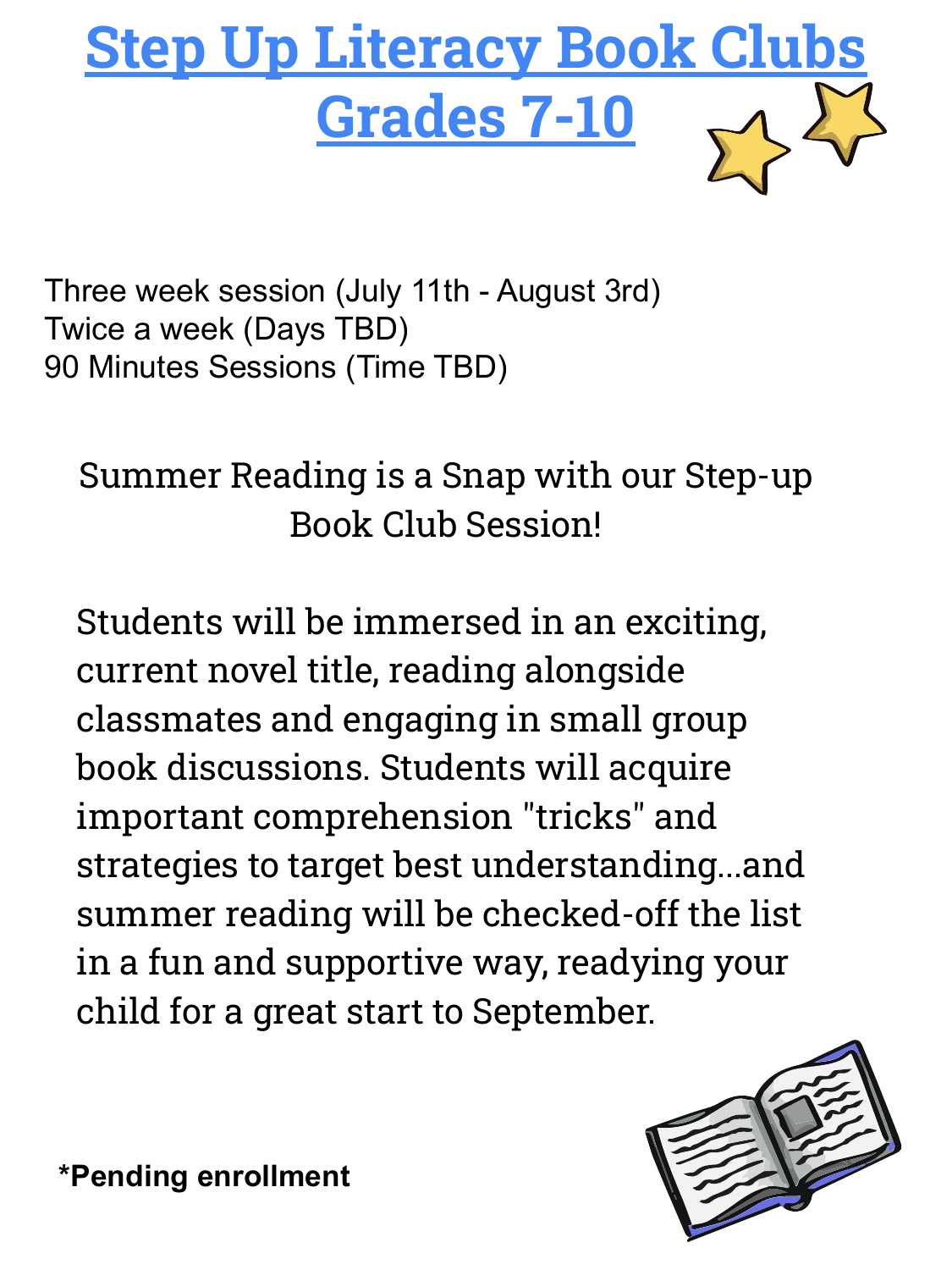**Step Up K-1, 2-3, 4-7**



**Grades K-1 9:00-10:00 Grades 2-3 10:15-11:15 Grades 4-7 11:30-12:30**

To help prepare ESL students for the upcoming year , this course is designed to review content from the past year, reinforce skills, and preview concepts for the upcoming year so that students can begin school in September excited and confident that they will be successful in the academic year ahead. Students will be engaged in reading and skills-based practice, as well as speaking, writing, and listening skills.

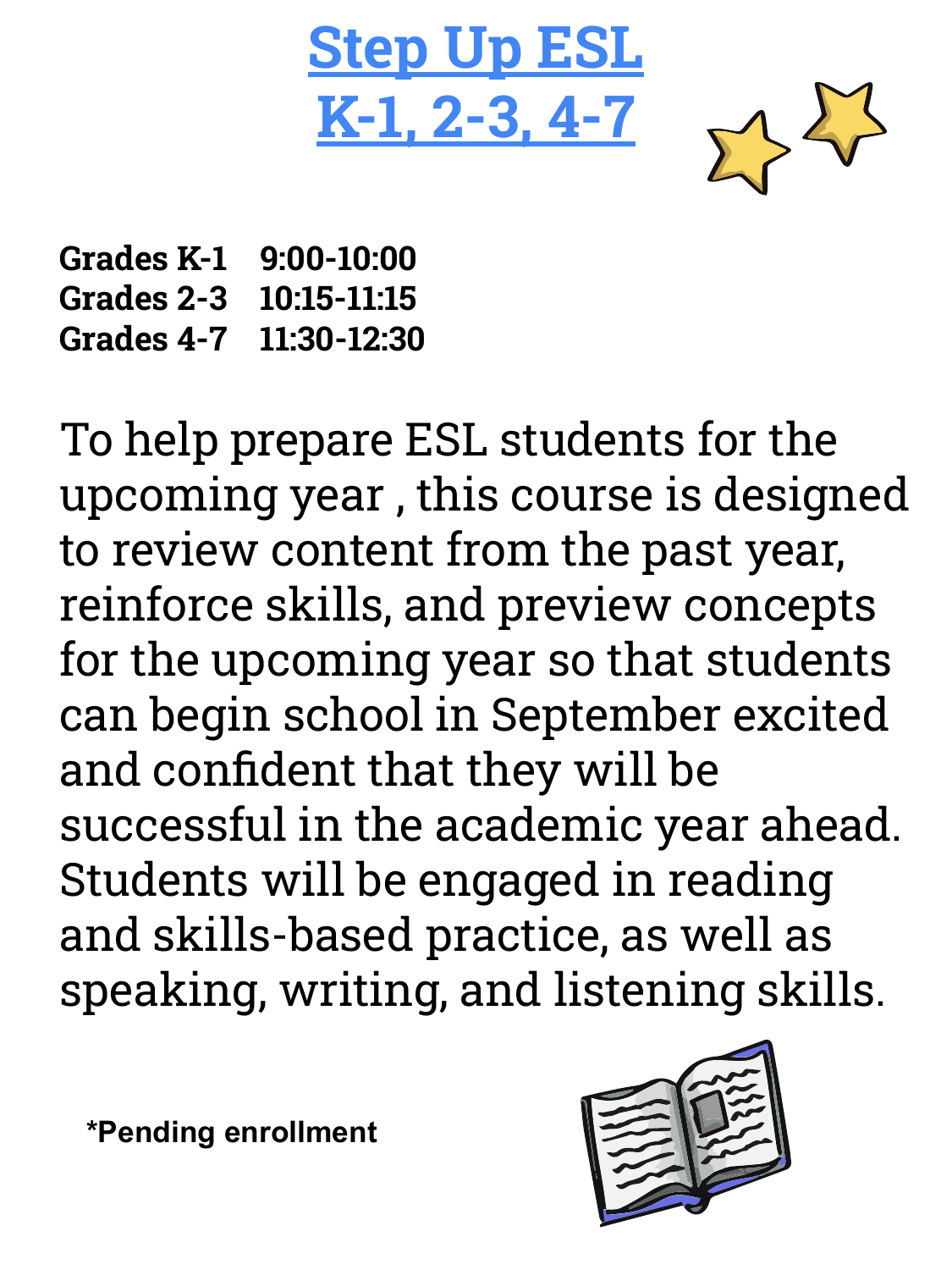**Step Up Math Grades 1-3**



These sessions will focus on supporting our young students in developing their understanding of topics such as addition and subtraction, multiplication, division, and fractions. Students will engage in small group instruction that emphasizes place value understanding as well as computation, fluency, modeling, and reasoning.

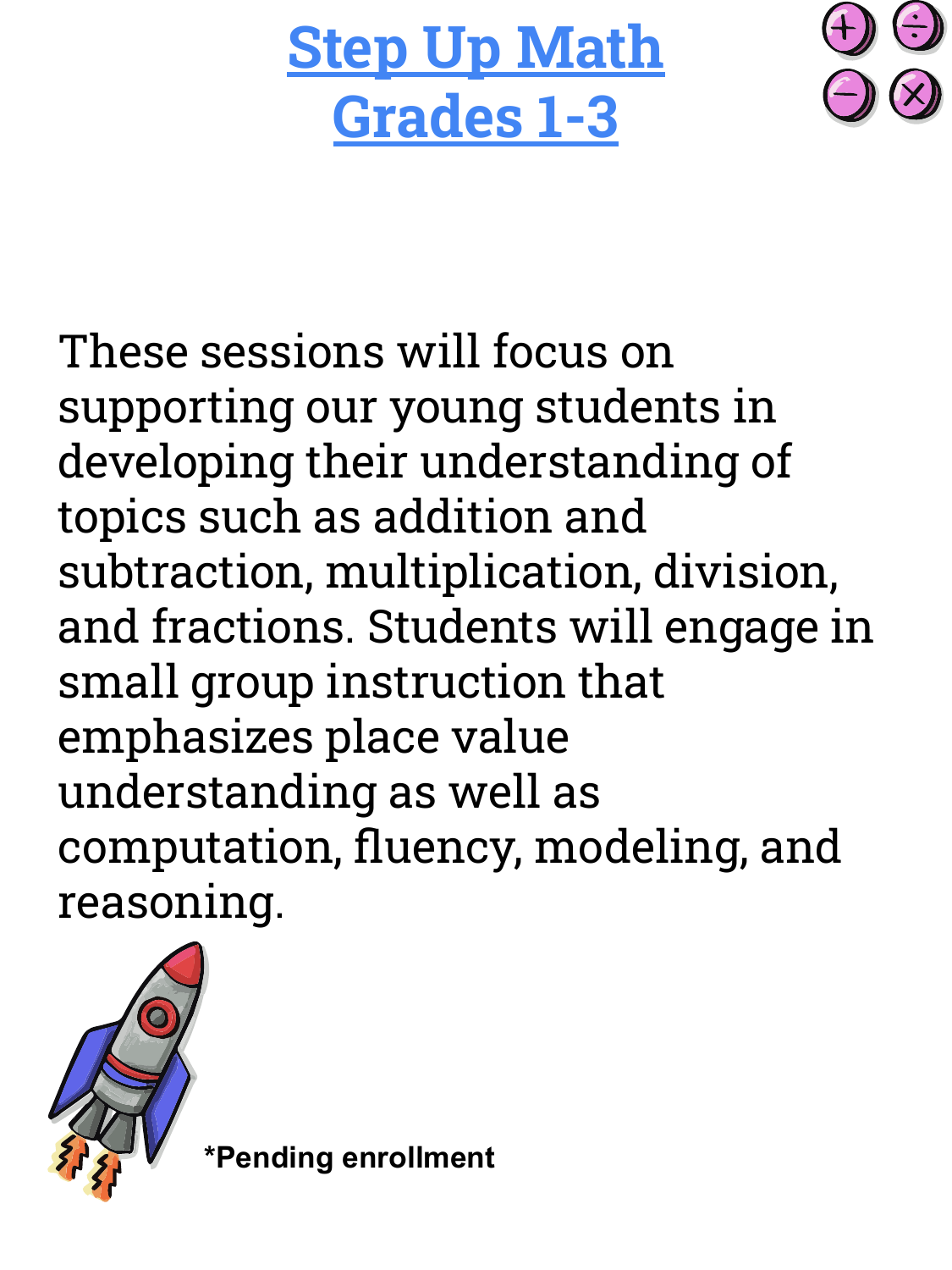**Step Up Math Grades 4-5**



This session will focus on supporting students in developing their understanding of topics such as multiplication, division, fractions and decimals. Students will engage in small group instruction that emphasizes place value understanding as well as computation, fluency, modeling, and reasoning.

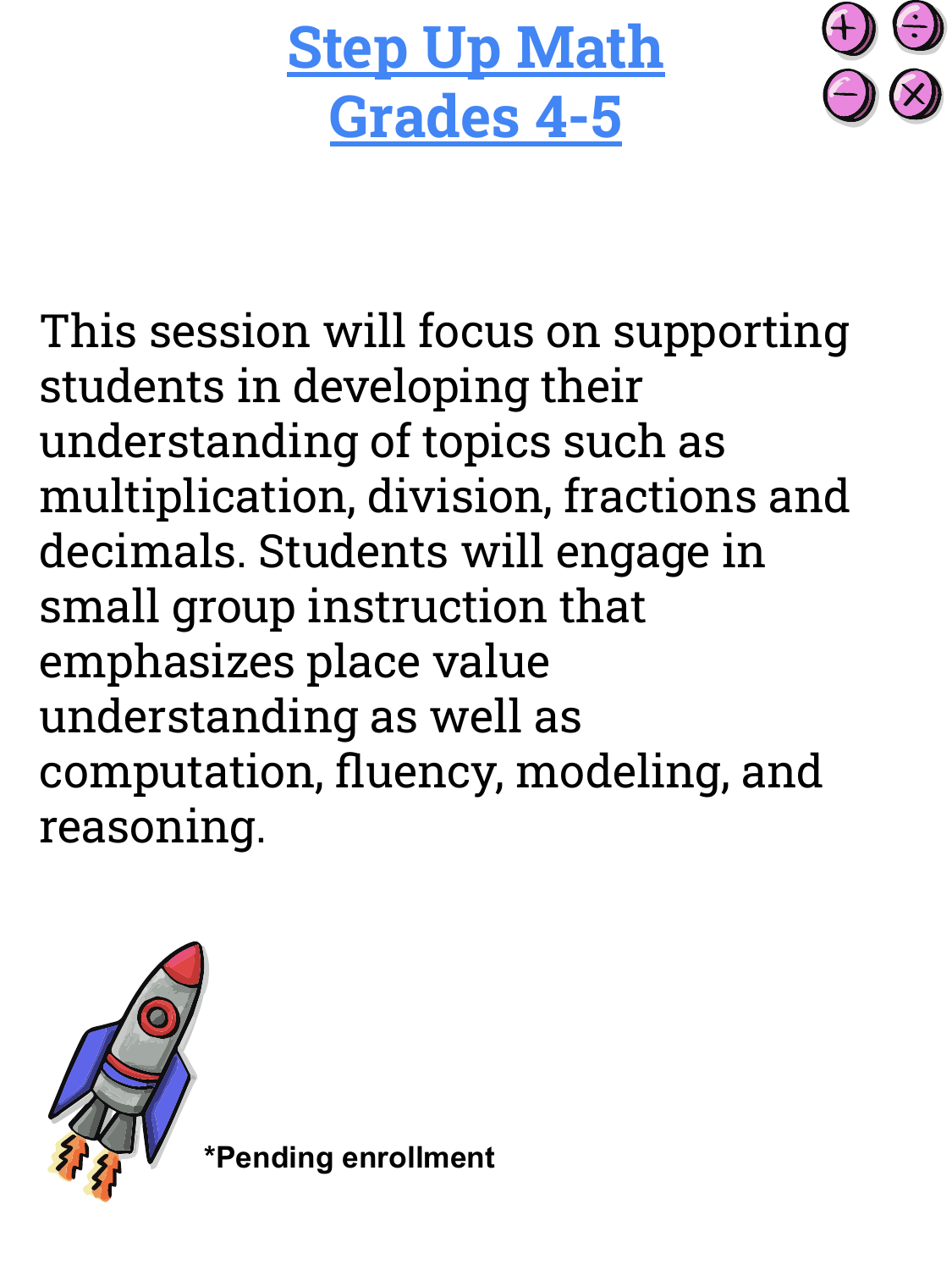**Step Up Math Grades 6-8**



These sessions will focus on supporting students in developing their understanding of pre-algebra topics, as well as reinforcing concepts related to fractions, ratios and proportions, and statistics and probability. Students will engage in small group instruction that emphasizes computational fluency, modeling, and reasoning skills.

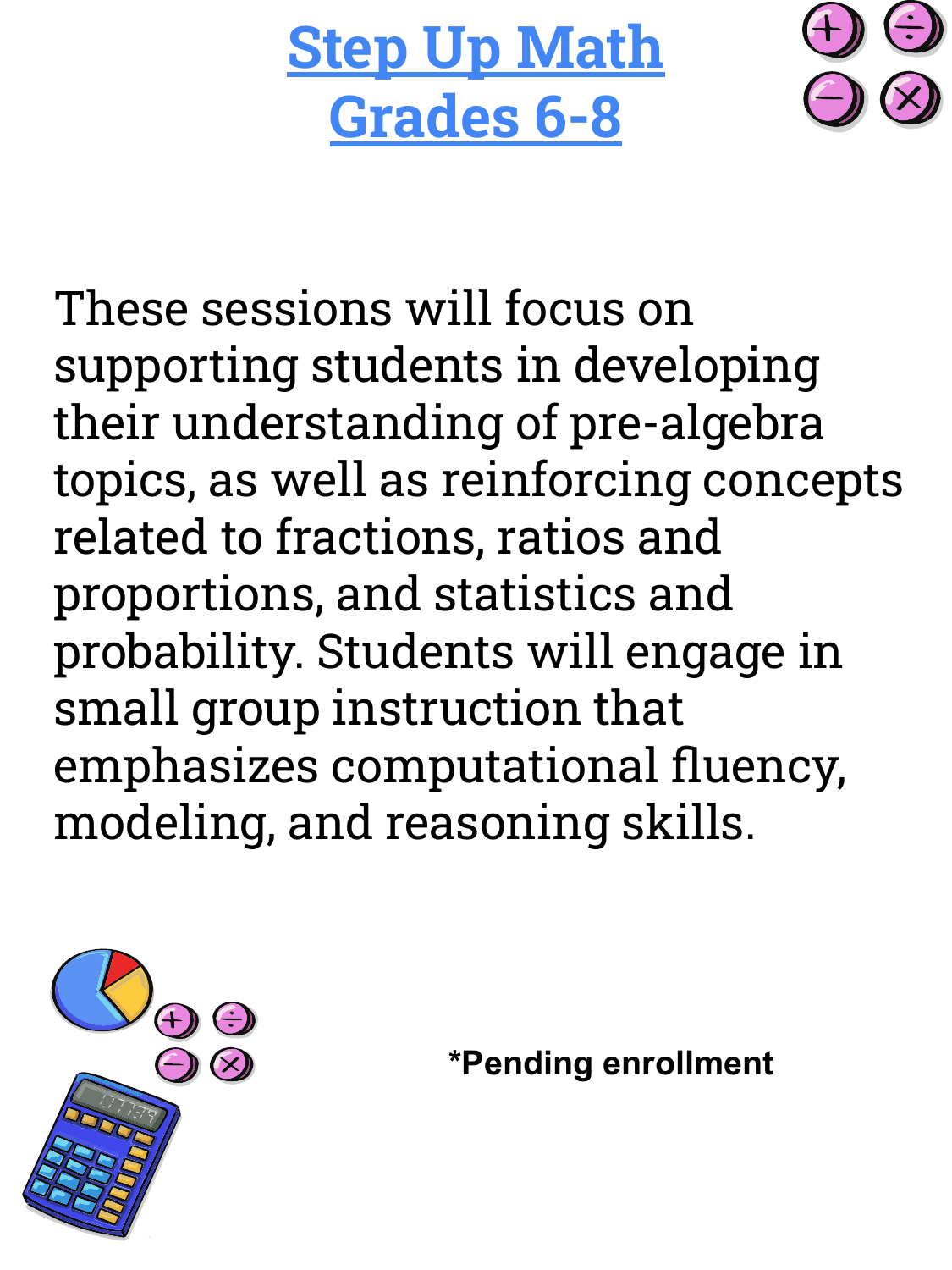



Math **STEP UP** programs will review prerequisite content to help ensure that students are fluent and confident with the concepts and skills necessary to be successful in their upcoming math course.

**STEP UP TO ALGEBRA 1 Tuesday - Thursday**

**STEP UP TO ALGEBRA 2 Tuesday - Thursday**

**STEP UP TO GEOMETRY Tuesday - Thursday**

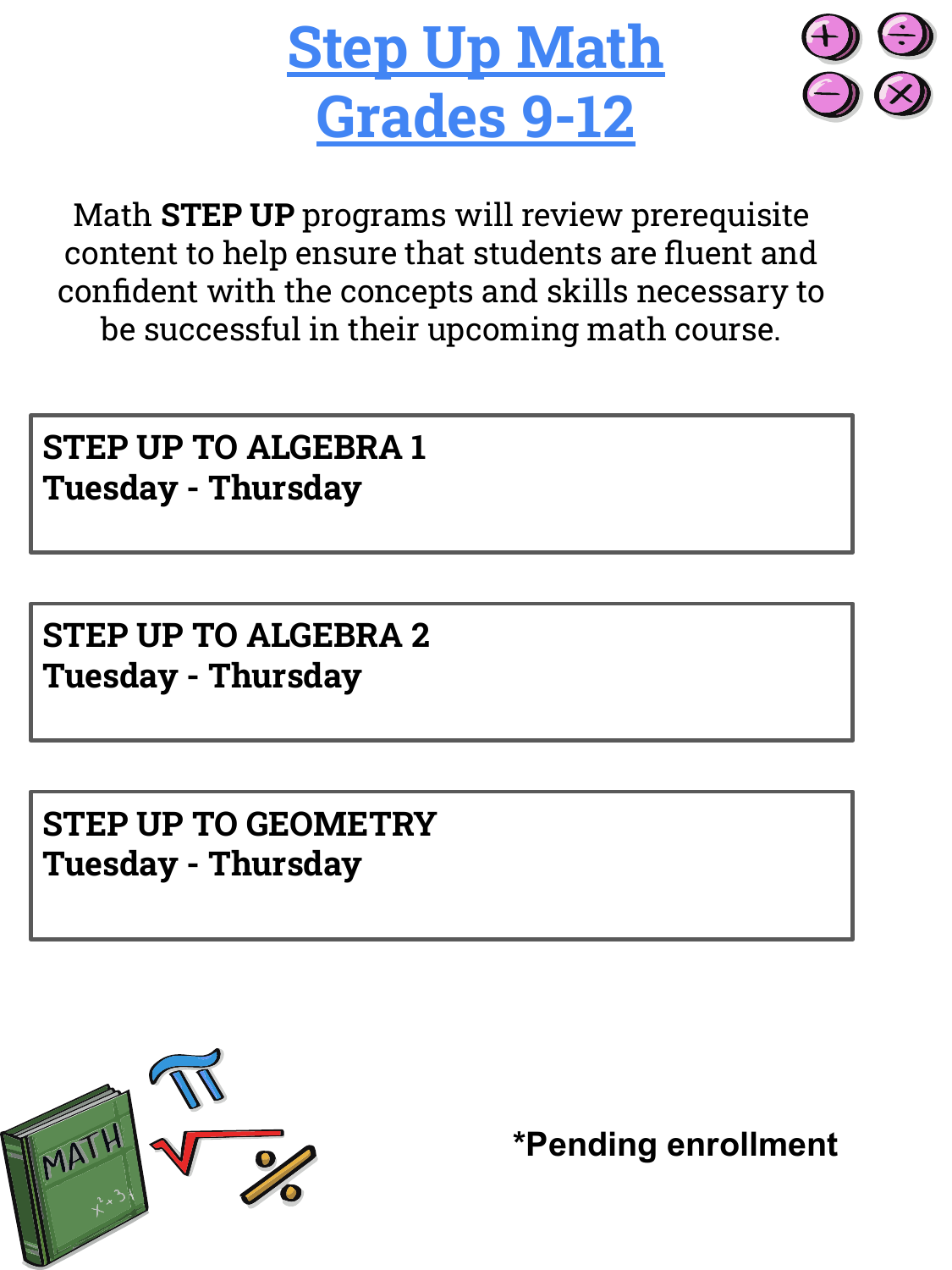## **Algebra 1 Refresher**

The Algebra 1 Refresher course will review major content from Algebra 1. By focusing on individual specific skills, the course is designed to identify areas of misconception, and provide targeted instruction. As a result, the students will be better prepared to take and pass the NJSLA Algebra 1 assessment.

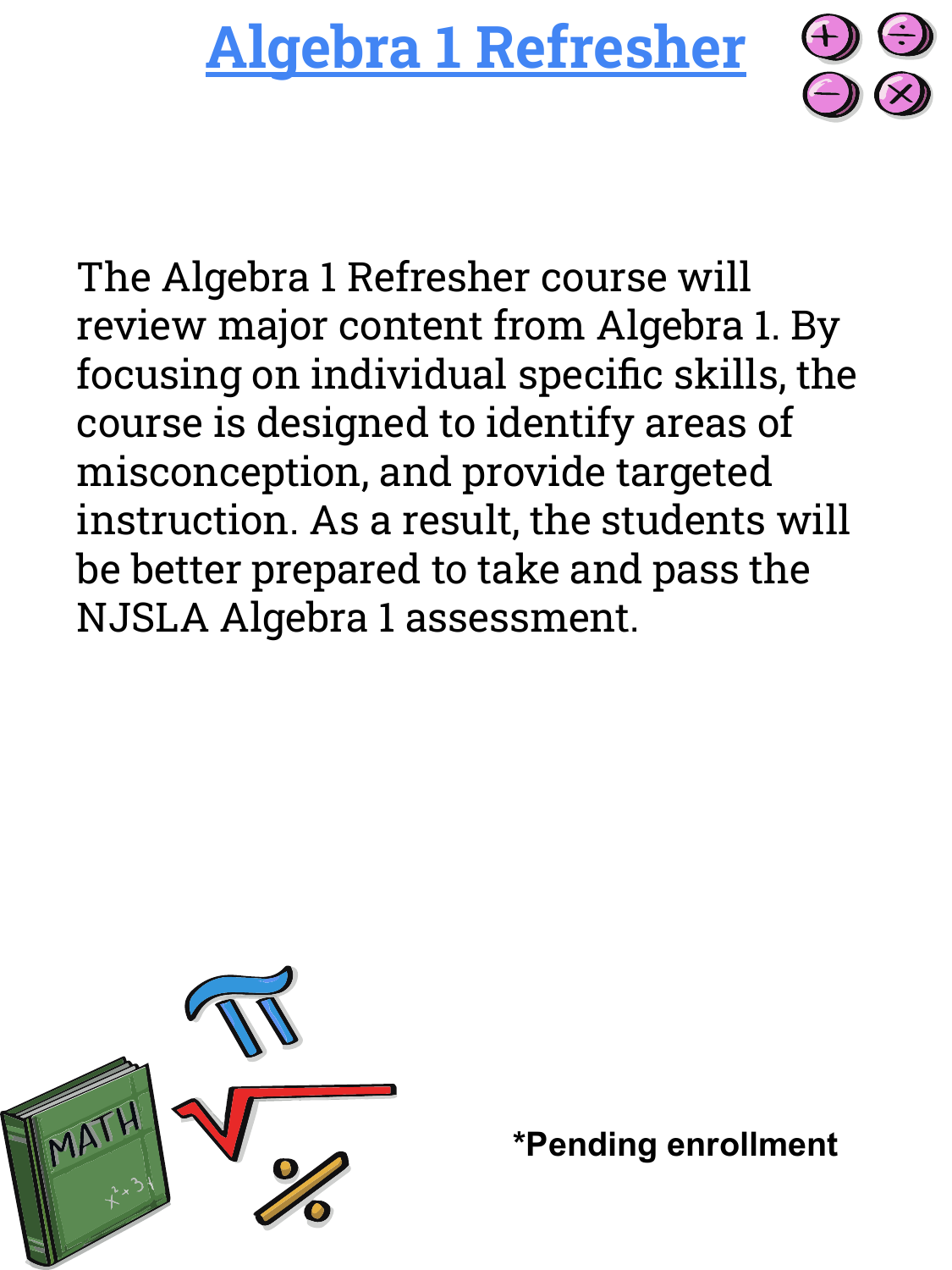## **STEM Programs Grades 9-12**

#### **AP PRIMER for CHEMISTRY**



The goal of these sessions is to help students with the foundational concepts required to be successful in this AP class.

This course will review the fundamental chemistry concepts that students should know prior to beginning an AP Chemistry class including properties of exponents and logarithms, measurement conversions, units, significant figures, dimensional analysis, scientific notation and the atomic structure. Other topics include stoichiometry, gas laws, Lewis structures and molecular equations.

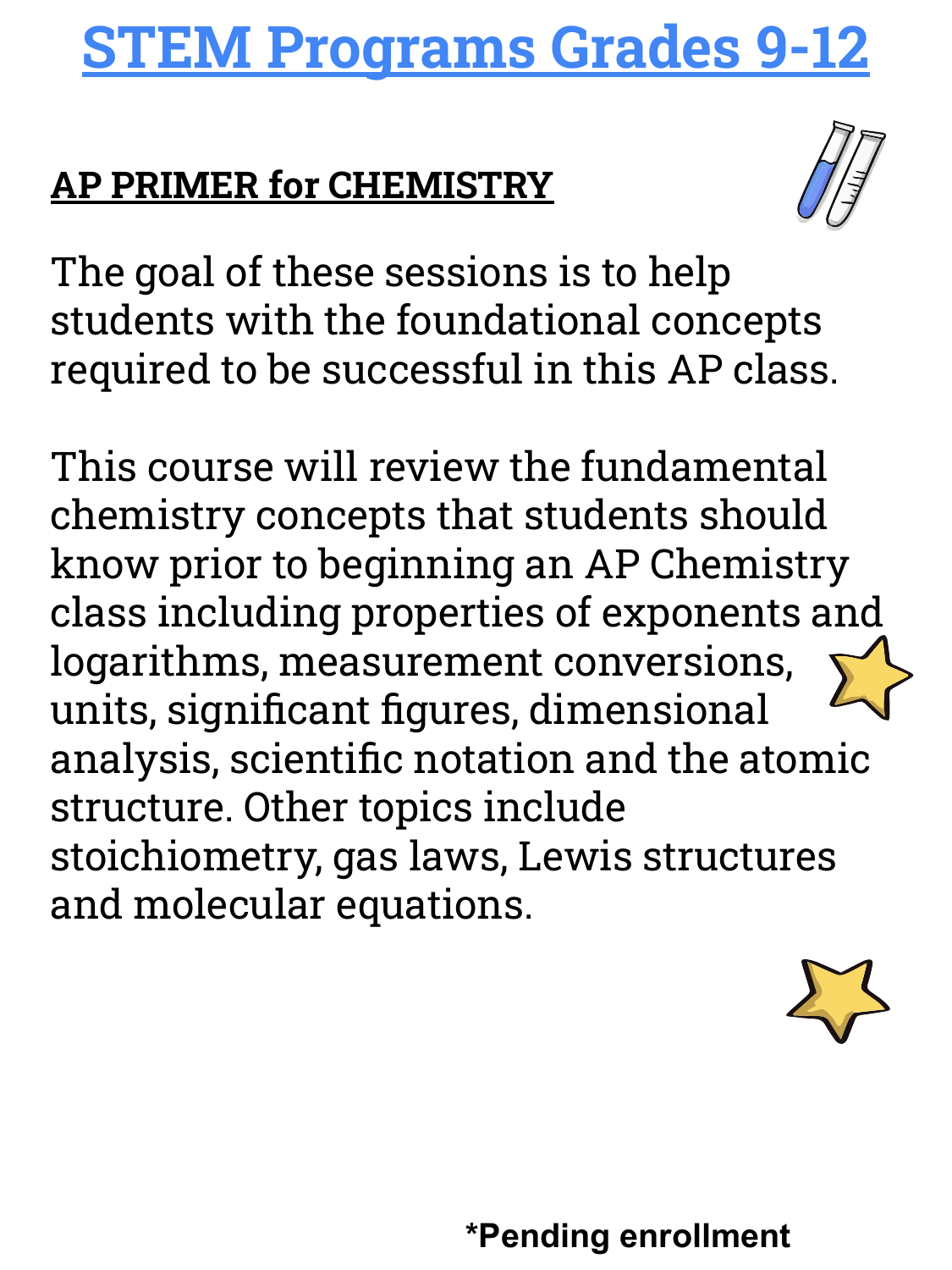## **Performing Arts: Summer Camp Grades 5-12\***

#### **Weeks of August 15-18th & August 22nd-24th**

#### **AM Session 9:00 AM - 11:30 AM**

Grades 5-6 Choir Grades 5-12 Band Teachers: Ms. Nigro, Dr. Riso, Mrs. McCarthy **Students who are in both band and chorus will switch between groups.**

#### **PM Session 12:00-2:30**

Grades 7-12 Musical Theater, Dance, Voice Teachers: Ms. Roberts, Dr. DeVivo, Ms. O'Hara

**\*If students stay for both sessions, lunch will be taken from 11:30 AM - 12:00 PM**

#### **Final Performance: August 25th**

11:00-2:00 (Students) 12:00 (Parents and Guests)

#### **W R Satz/Holmdel High School Complex**

This camp will provide an opportunity for students from grades 5-12 to reinforce playing skills, musicianship, acting, singing, and dancing skills and better prepare for the upcoming school year.